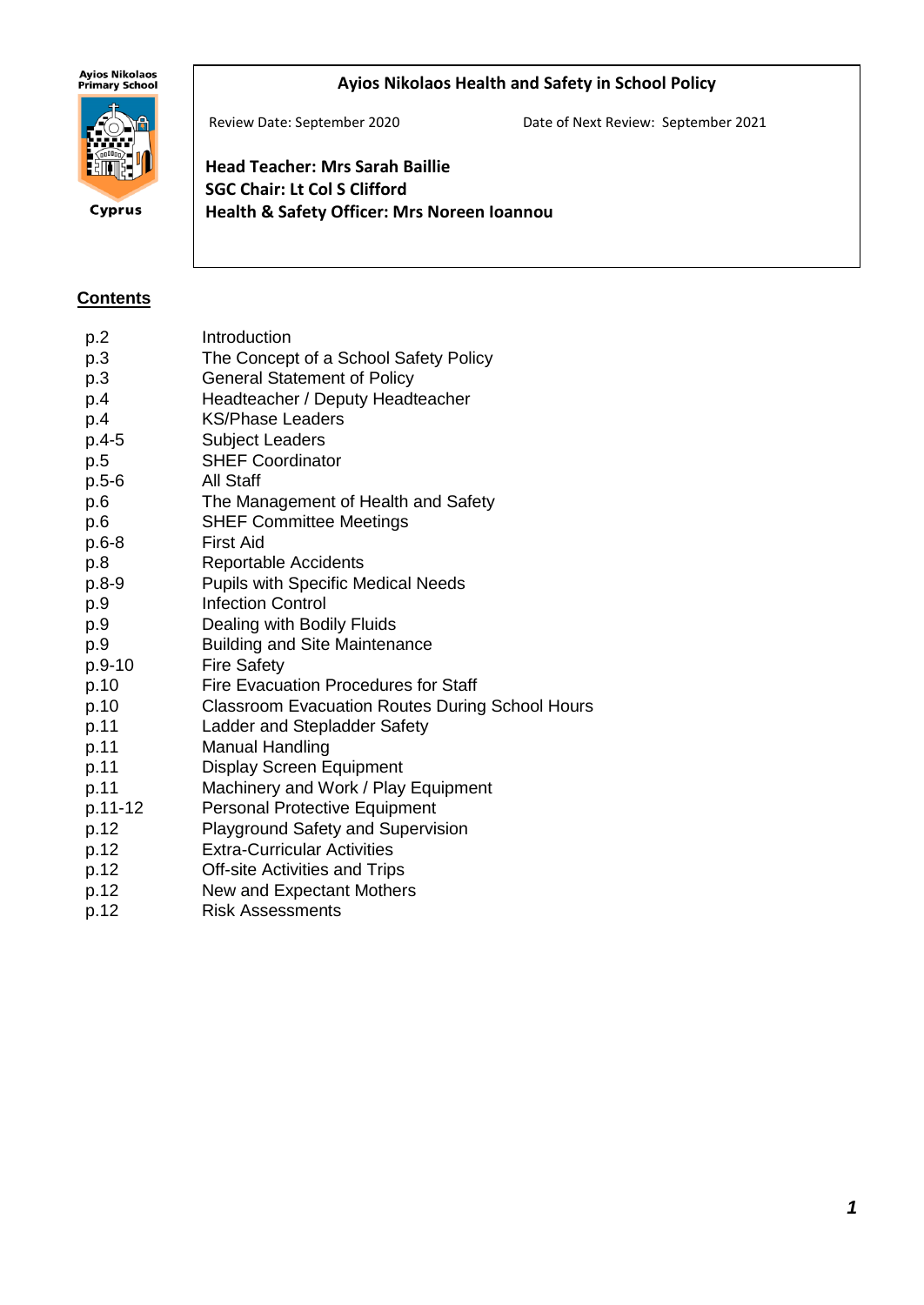## **Introduction**

The health and safety of both staff and students has always been of paramount importance in MOD Schools. The Headteacher is traditionally responsible for the discipline and internal organisation of the school, and for the safe conduct of the staff and students and all school related activities.

Since the introduction of Local Management of Schools, the Headteacher has fulfilled many of the functions of the employer and has significant responsibility for the day to day running of the school and the management of the delegated budget. Consequently, the Headteacher shares with HQ MOD Schools the responsibility for health and safety in the school to the extent to which they have control over the management of the school and the budget. The modern management of schools is, therefore, a well-integrated partnership between the Headteacher and HQ MOD Schools, with MOD Schools providing many of the services and technical expertise required for safety matters.

The Health and Safety at Work Act requires the employer to publish a Health and Safety Policy that sets out the policy of the employer with regard to health and safety, describes the management organisation responsible for implementing the policy, and details all the arrangements in force with regard to health and safety. The policy must be brought to the attention of every employee.

In order to comply with this requirement, DCYP Safety Policy and Safety Information have been issued to all schools. However, due to the inevitable differences in the internal management and organisation of schools, the school's own safety policy has been devised to complement that of DCYP and provide those details that the former can't.

It is important that a regular update of the policy is carried out, so that over a number of years the policy grows into a comprehensive and up to date resource. Further contributions or suggestions from members of staff would be most welcome.

Clearly, the maintenance of a detailed policy will require a continuing commitment from staff. In return it can offer the worthwhile advantages of a clear and well organised system of safety management, and access to clear safety information, to the benefit of everyone.

This detailed approach to safety management also plays an essential part in MOD Schools approach to risk management, and will help to reduce the rapidly increasing costs of litigation that impose an unacceptable burden on the MoD budget.

## *I warmly commend it to all staff.*

*Headteacher:……………………………………………*

*Date:………………………………………………………*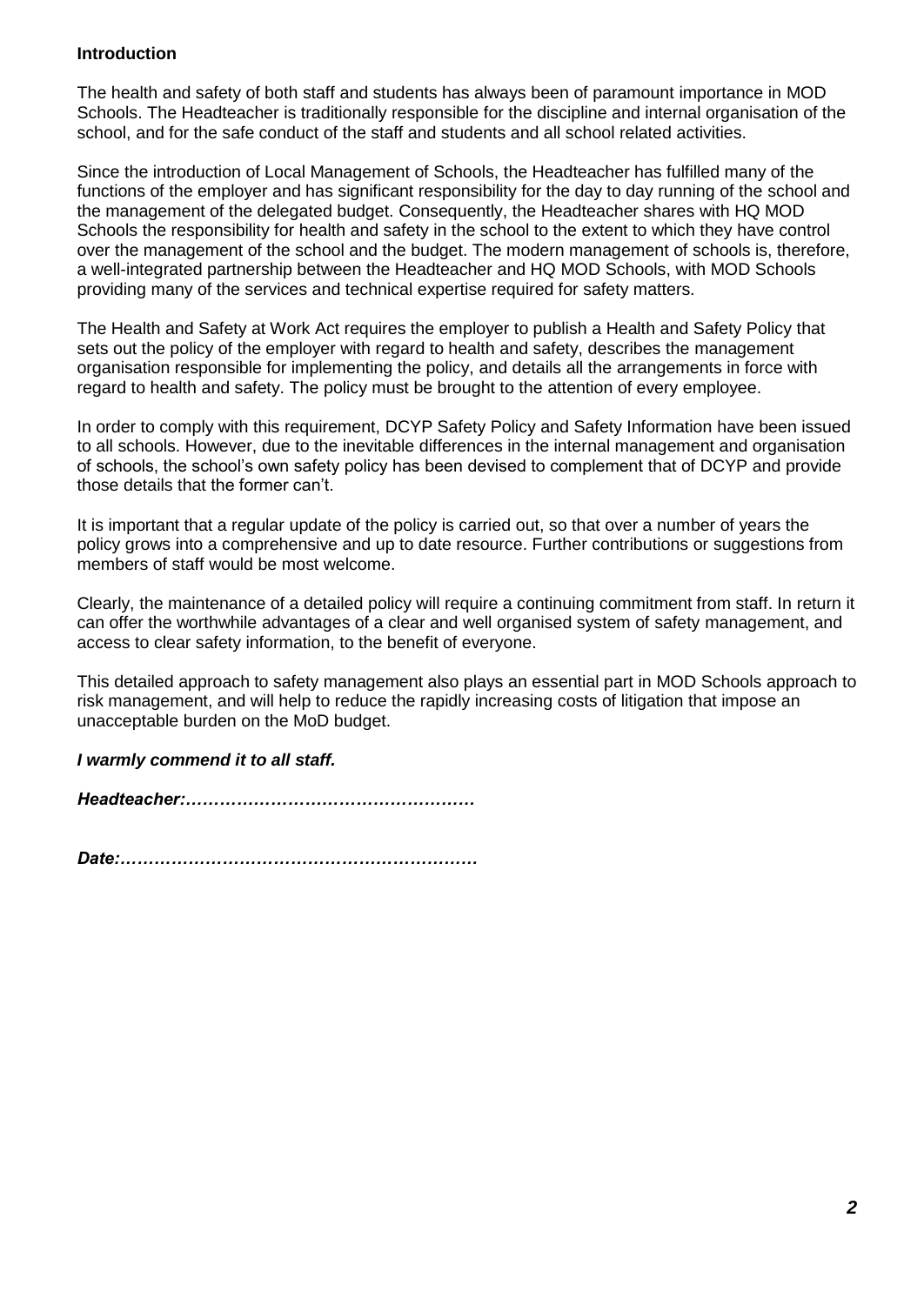# **The Concept of a School Safety Policy**

The School Safety Policy is the means whereby:

- the Headteacher acknowledges their extensive role and responsibilities in the local management of the school
- the Headteacher and the senior school management express their commitment to a high standard of safety, for both students and staff
- the staff and management organisation is clearly set out and the delegation of tasks and responsibilities required for the effective management of health and safety is clearly identified
- coordinators required to fulfil key tasks or oversee the implementation of particular pieces of legislation are identified
- the DCYP Safety Policy is adopted and, where relevant, additional specific details as to the safety arrangements in force in the school are set out. Where appropriate, key information is summarised, without reproducing unnecessary detail from the DCYP Safety Policy
- safety standards and future objectives are identified
- key reference books and other relevant texts which include adequate safety information are adopted and listed for the purpose of statutory risk assessments
- arrangements are set out for:
- the systematic planning of health and safety objectives and, when relevant, the inclusion of such objectives in the School SHEF Action Plan
- the monitoring of progress towards those objectives
- the continuous assessment of needs and priorities with regard to health and safety
- the feeding back of this information into the planning process
- a positive safety culture is fostered, in which all staff share the safety objectives identified by management, and in which all staff, at every level, contribute to the safety effort and strive to make continuous improvements
- the school demonstrates compliance with a wide range of very detailed safety legislation concerning standards, safe systems of work and systems of safety management

## **General Statement of Policy**

In partnership with MOD Schools, the Headteacher recognises their responsibility to provide a safe and healthy environment for teaching and non-teaching staff, students, contractors and other visitors to the premises and will take all reasonably practicable steps within their power to fulfil this responsibility. Such matters include:

- a safe place of work and a safe working environment
- safe plant and equipment
- safe systems of work
- safe access to and egress from places of work
- the assessment of all significant risks associated with work processes, and the adoption of appropriate precautions
- the provision of adequate information, instruction, training and supervision
- adequate consultation with staff on all matters relating to health and safety, and the fostering of a positive safety culture in the school
- keeping abreast of legislation by obtaining advice from DCYP and through persons competent in health and safety matters
- a written system of safety management which includes: the identification of needs and objectives, in order of priority
- the allocation of appropriate funds
- the integration of health and safety planning within the School SHEF Action Plan
- the regular monitoring of progress, and of safety performance, to be used in the planning process
- an annual review of the safety policy
- the inclusion of health and safety on the agenda of Headteacher SHEF meetings, at least once a term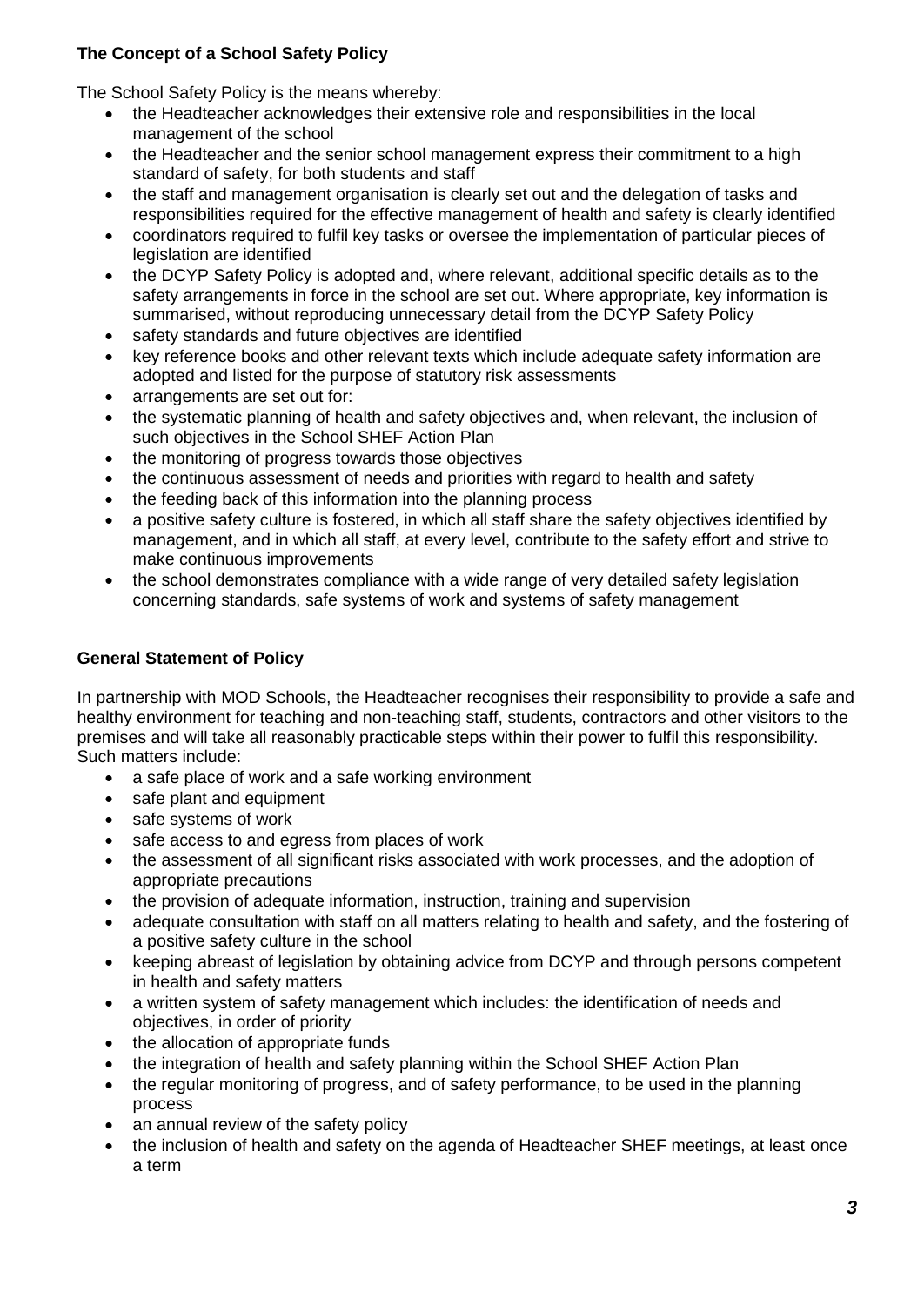## **Headteacher**

The Headteacher is responsible to HQ MOD Schools for all matters concerning the safe conduct of staff and students in the school and all its related activities. Assistance in this task is provided by the senior school staff that comprises of the management team, such as Deputy Heads and Phase Leaders.

The Headteacher, assisted by the management team, is required to:

- establish a structured system of safety management, in accordance with MOD Schools guidance and the DCYP Safety Policy, comprising:
- the identification of safety requirements and objectives
- the clear identification of priorities
- the incorporation of safety requirements and future objectives in the development and budget planning of the school, and where appropriate, inclusion in the School SHEF Action Plan
- the regular monitoring and review of safety performance, progress and future needs so that this information is fed back into the planning process.
- implement a system for protecting all persons on the premises, or involved in school activities, from risks which are reasonably foreseeable
- coordinate any necessary safety arrangements with any contractors working on the site
- implement such procedures as are necessary to comply with all legislation concerning health and safety, in accordance with MOD Schools guidance
- provide regular reports on significant issues and general progress to HQ MOD Schools
- foster the growth of a positive safety culture, in which all the staff share the aim of continuous improvement in health and safety.

# **The Deputy Headteacher**

The Deputy Headteacher(s) assists the Head in the day-to-day management of the school, and deputise for the Head during any period of absence.

# **KS/Phase Leaders**

Key Stage Leaders are responsible to the Headteacher for the safe management of the Phase Group, in accordance with MOD Schools guidance and the DCYP Safety Policy, and for implementing all school procedures relating to health and safety. Key Stage Leaders will identify and clearly prioritise both the immediate and long-term requirements of the Department/Subject, with regard to health and safety, and provide this information to the Headteacher so that it may be included in the normal budget planning arrangements.

- Key Stage Leaders will make appropriate arrangements for the periodic monitoring of safety standards, arrangements, and progress towards identified objectives. He/she will report the results to the Headteacher, for incorporation in the regular review of safety matters and inclusion, where appropriate, in the School SHEF Action Plan and/or budget planning.
- Phase Leaders will assist in the fostering of a positive safety culture within their phase groups.

## **Subject Leaders**

The Subject Leader is responsible to the Headteacher for the safe management of the curriculum area, in accordance with MOD Schools guidance and the DCYP Safety Policy, and for implementing all school procedures relating to health and safety.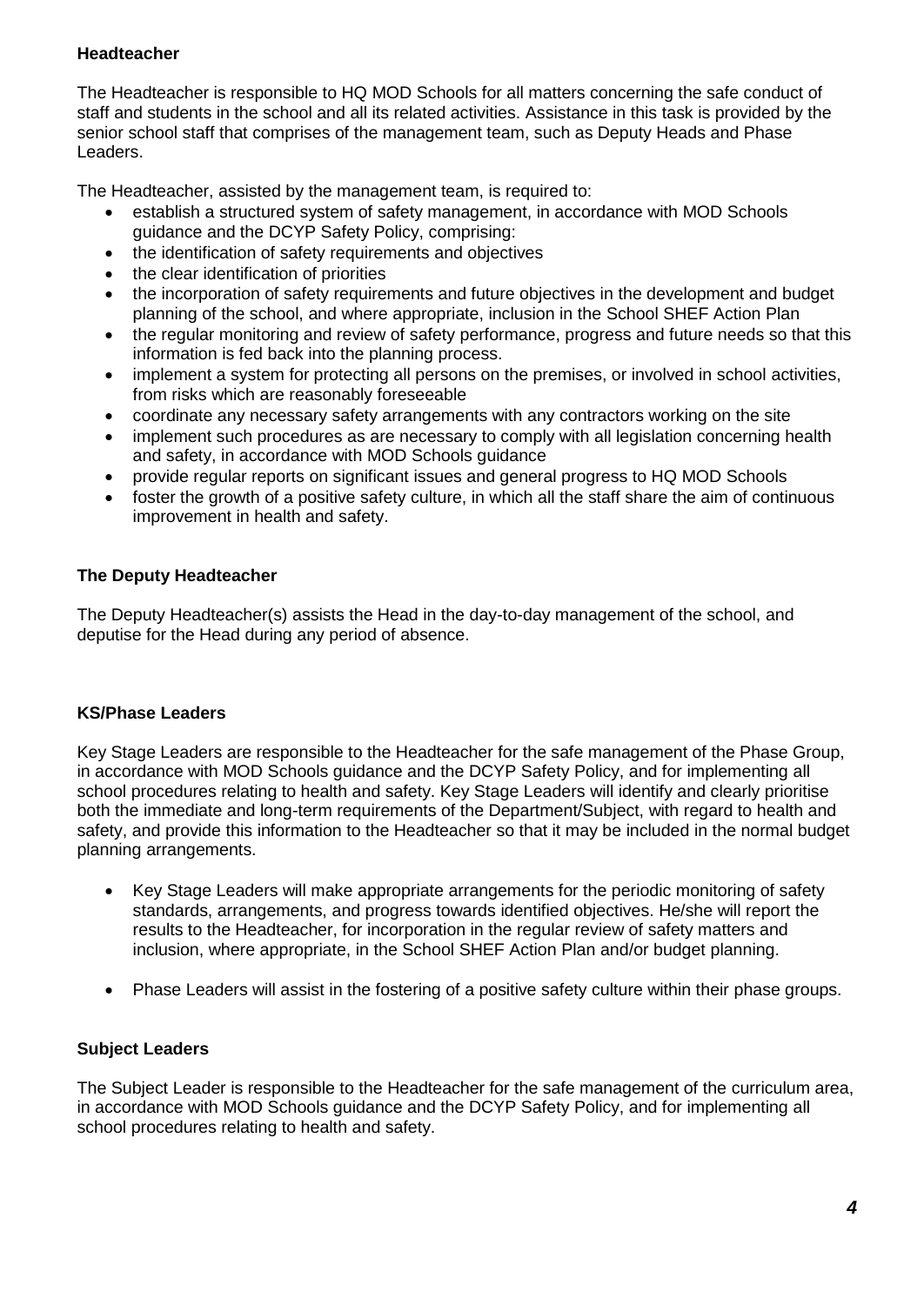The Subject Leader will identify and clearly prioritise both the immediate and long-term requirements of the Department/Subject with regard to health and safety and provide this information to the Headteacher so that it may be included in the normal budget planning arrangements.

The Subject Leader will maintain a permanent file of all safety publications and guidance issued by HQ MOD Schools, or any other relevant bodies or professional associations, relevant to the subject concerned or relevant to his/her subject. He/she will ensure that it is freely accessible to all relevant staff, and that all subsequent additions are brought to the attention of all such staff, and added to the file, as appropriate.

The Subject Leader will make appropriate arrangements for the periodic monitoring of safety standards, arrangements, and progress towards identified objectives. He/she will report the results to the Headteacher, for incorporation in the regular review of safety matters and inclusion, where appropriate, in the School SHEF Management Plan and/or budget planning.

The Subject Leader will assist in the fostering of a positive safety culture within his/her Subject.

# **Safety, Health, Environment and Fire (SHEF) Coordinator**

The SHEF co-ordinator is responsible to the Headteacher in assisting in the day to day management of the SHEF policy. In particular he/she will:

- A. Promote a positive SHEF culture within the establishment.
- B. Be the focal point for day to day references and management of SHEF and give advice or indicate sources of advice.
- C. Maintain contact with MOD Schools SHEF advisors to obtain expert advice.
- D. Organise or carry out regular inspections of the premises, equipment and working practices, record findings and make recommendations for improvement.
- E. Ensure that accidents are recorded and reported as appropriate and that remedial action
- F. is taken, if appropriate, to prevent a reoccurrence.
- G. Make appropriate checks to ensure that appropriate risk assessments are in place for all workplace activities and that the administrative system for reviewing them is kept up to date.
- H. Make appropriate checks to ensure that the appropriate risk reducing measures are put into place to ensure safe practice and commend/implement new measures when necessary.
- I. Ensure all SHEF arrangements are up to date and review them at least annually.
- J. Review SHEF information, instructions and qualifications and identify and co-ordinate training needs.
- K. Attend SHEF Committee meetings.

## **All Staff**

Section 7 of the Health and Safety at Work Act places duties on all staff to take reasonable care for the health and safety of themselves and of other persons who may be affected by their acts or omissions at work and to cooperate with the employer and his representatives so far as is necessary in order for the employer to fulfil any of the relevant statutory provisions.

Section 8 of the Health and Safety at Work Act makes reckless interference with or misuse of anything provided in the interest of health, safety or welfare an offence.

Health and safety legislation requires all staff to:

- use all materials, machinery and equipment etc in accordance with the information, instruction and training which they have received
- report immediately to their line manager any defects in the equipment etc
- report immediately to their line manager any serious and immediate danger to health and safety
- report to their line manager any matter which they, taking into account their instruction and training, would reasonably consider represented a shortcoming in the protective arrangements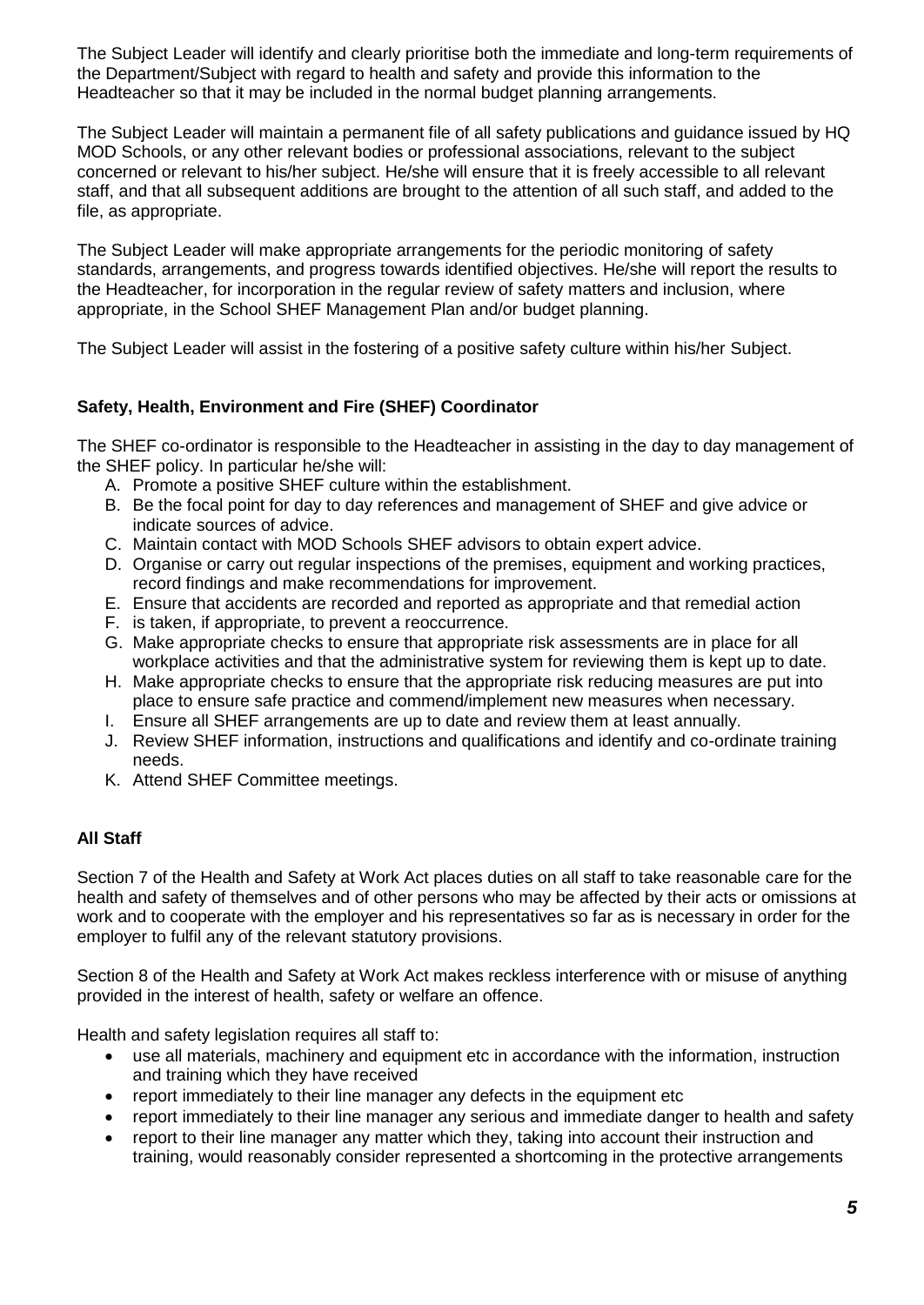for health and safety (it is sufficient to report a given matter once only, and not to have to repeat it)

All members of staff are responsible for:

- observing all instructions on health and safety issued by the Executive Director of Children's Services, Headteacher, Subject Coordinator or any other person delegated to be responsible for a relevant aspect of safety
- observing all safety rules relating to the use of specific machinery
- reporting all accidents to their Subject Coordinator and ensuring that an accident report form is completed
- reporting all potential hazards to health and safety to their Subject Coordinator or Headteacher
- assisting Inspectors of the Health and Safety Executive to carry out inspections and investigations.

Ensuring a safe working environment is a collaborative effort and all members of staff are responsible for contributing to that aim.

## **The Management of Health and Safety**

The Management of Health and Safety at Work Regulations require that a thorough and modern system of safety management is adopted as described in the DCYP Safety Policy.

## **Ayios Nikolaos Primary School SHEF Committee Meetings**

Purpose of Meetings:

- To direct and coordinate the necessary planning for Health and Safety, and to draft the School's Safety Policy
- To review, prioritise and direct the safety initiatives arising from:
- plans submitted by departments and/or coordinators
- reports concerning safety inspections, accident reports and other means of monitoring performance
- new information or guidance received from HQ MOD Schools or enforcing authorities
- To audit all parts of the safety management system on an ongoing basis.

## **Frequency of Meetings**

Meetings will take place each term where possible with additional meetings called as required by the Headteacher.

## **First Aid**

The requirement for first aid provision for employees is laid down in the Health and Safety (First Aid) Regulations. DfE Guidance is followed by the School. The general responsibility for taking reasonable care of pupils is enshrined in common law under the in loco parentis doctrine. In addition the Early Years Foundation Standard (EYFS) demands specific first-aid cover for FS1 and FS2. Therefore it follows that although the Health and Safety (First-Aid) Regulations do not specifically cover pupils those responsible for pupils have a duty to provide adequately for them as well as any visitors/contractors on the premises. For that reason first aid arrangements for employees should be combined with those for pupils.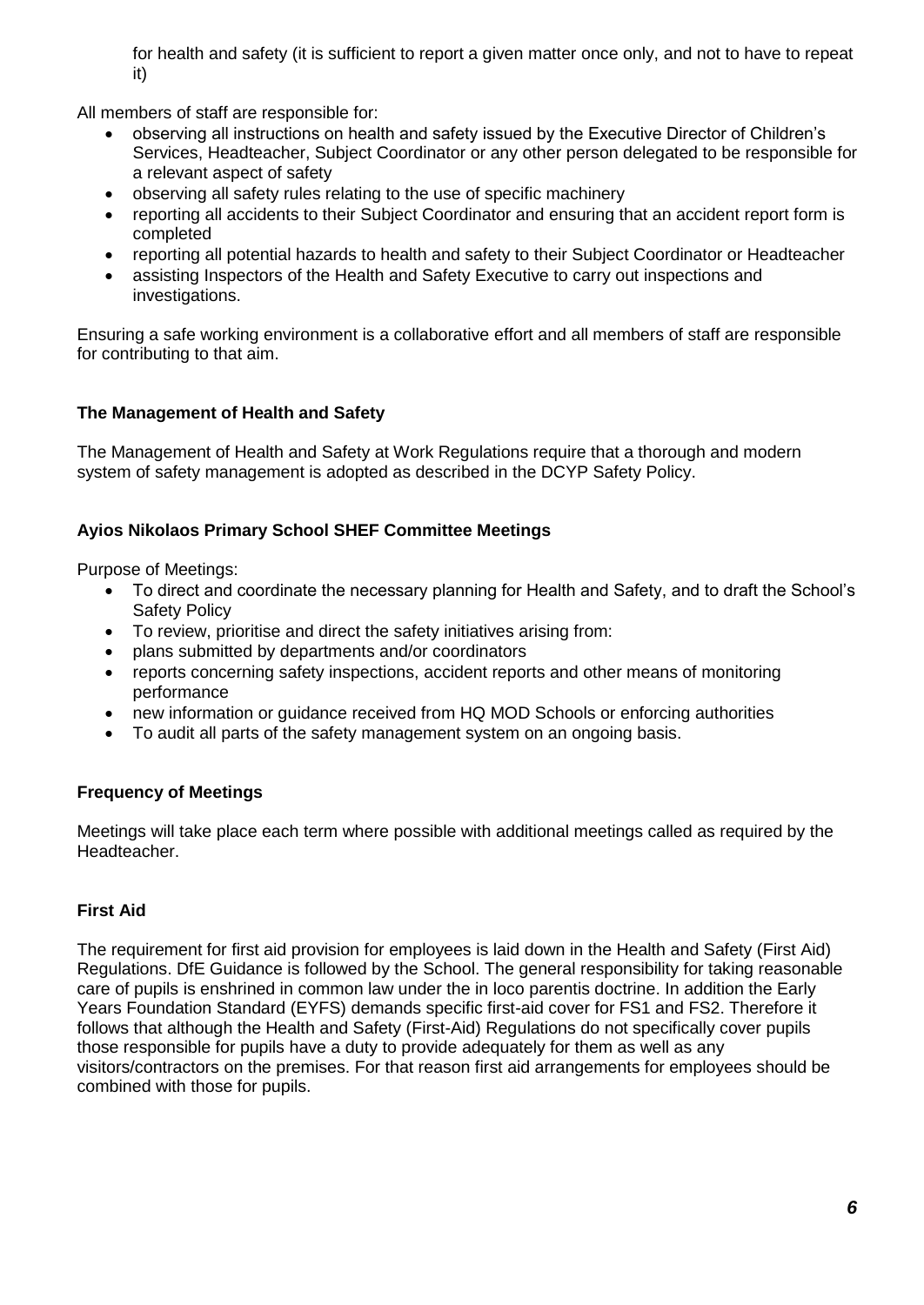## **What is First Aid?**

First Aid is the immediate and temporary care given until the services of a medical practitioner can be obtained.

First Aid can save lives and prevent minor injuries becoming major ones.

## **Role of the First Aider**

At school, the main duties of a first aider are to:

- give immediate help to casualties with common injuries or illnesses and those arising from specific hazards at school;
- when necessary, ensure that an ambulance or other professional medical help is called. (see school procedures below).
- ensure school policy and practice on accident reporting is followed.
- Staff should NOT give first aid treatment for which they have not been given training.

Unqualified staff on medical room cover should call for assistance from a qualified first aider if necessary.

A list of currently qualified first aiders is on display at the entrance to the main office area, the SHEF notice boards and the Y1/F2 shared areas. The School Secretary is responsible for ensuring the list is updated and all certificates are current.

# **Medical Room**

Ayios Nikolaos Primary School has a dedicated medical room in the school office. Any pupil, staff member, contractor or visitor to the school should go to the school office to access any first aid assistance and / or report an accident.

Pupils with non-emergency illnesses should be referred in the first instance to the School Secretary who may seek further advice.

The School Secretary is responsible for admitting pupils to the Medical Room and staff should not leave sick/injured pupils in the Medical Room without informing her.

## **First Aid Supplies**

All first aid supplies and off-site first aid kits are held in the medical room. There are also first aid kits held in the Da Vinci Den and in the FS1 and FS2 Classrooms.

The Health and Safety Representative monitors the medical supplies and re-orders supplies as necessary. Any first aider or staff member should inform the Health and Safety Rep immediately if they are aware of any first aid supplies diminishing / needing replacement.

## **First Aid off School Premises**

A qualified first aider will accompany pupils on any off-school premises trips or excursions. A first aid kit must be taken and be adequately stocked. It is the responsibility of the first aider to check the kit before the trip or excursion and notify the Health and Safety Rep if it is incomplete.

• The first aider must ensure that any pupils with a Health Care Plan have their medication taken on the trip and are familiar with the medical requirements of that child.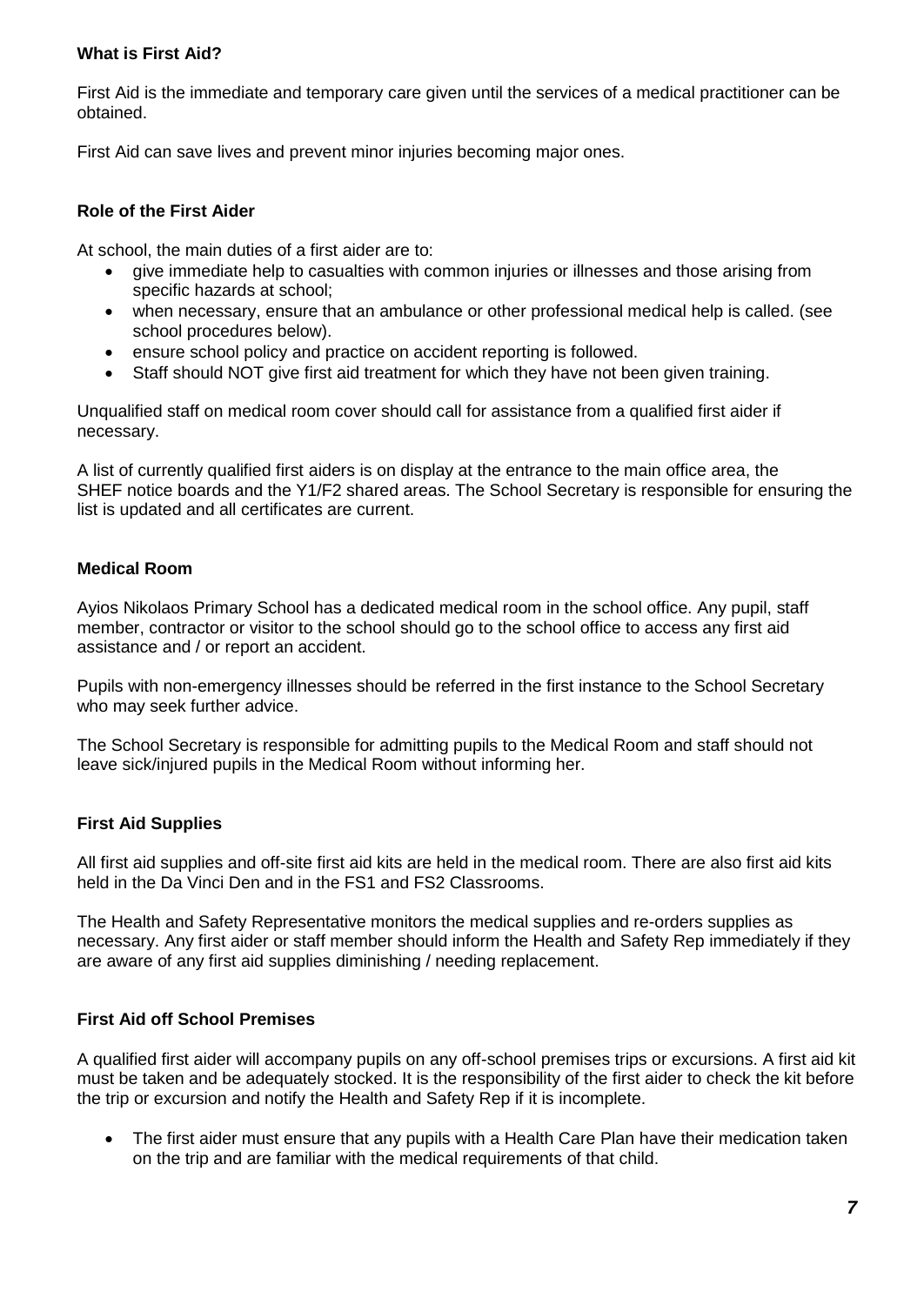• Any first aid administered on the trip must be recorded on return to the school in the medical room records or through the school accident process as necessary.

## **Reportable Accidents**

Where an accident involves a pupil or adult being sent home or taken to the Medical Centre it immediately becomes 'a reportable accident'.

Where this occurs the person giving treatment is required to complete a more detailed accident report form and follow Ayios Nikolaos Primary School accident reporting procedures. The accident forms are to be found in the school office with instructions on the completion process.

Additional information on the MOD Schools Accident Procedure including accident investigation can be accessed in the MOD Schools SHEF Manual (copy in Headteacher's office).

## **All staff are advised to familiarise themselves with the reporting process.**

**Senior Staff (Head, Deputy Head or if off school premises the lead teacher) must be informed of any accident/incident where a pupil requires outside medical assistance.**

## **Pupils with Specific Medical Needs**

Ayios Nikolaos Primary School wishes to ensure that pupils with medical needs receive proper care and support at school. The administration of prescribed medication within school is, however, a matter within the discretion of the Headteacher. Ayios Nikolaos Primary School follows the guidance set out in MOD Schools 'Managing Medicines in Schools and Settings'.

- Medication will only be accepted in school when it has been prescribed by a Doctor. Staff can only administer prescription medication with the agreement of the Headteacher and only when a school/parental consent form has been completed with a Health Care Plan.
- Pupils with specific medical needs e.g. asthma, will have a Health Care Plan, a copy of which is kept in the medical room and the pupil's classroom. Details of pupils with medical conditions will also be on display in the staff room and the medical room medical boards. Health Care Plans are prepared by the School Nurse and the health and Safety Representative in consultation with the pupil's parents.
- Any supply staff in classrooms must check for of any Health Care Plans and medications relevant to that classroom.
- Medication for pupils with Health Care Plans is held in the medical room cabinet or their classroom as appropriate. A list of medications held in the school is detailed on the inside of the medical room cabinet. Medications handed into the school by parents must be suitably labelled with details of name and dosage.
- Staff training will take place with a qualified Health Care Professional for recognising and dealing with the conditions of asthma, anaphylaxis and epilepsy as necessary.
- Any medication required for a pupil must accompany that pupil on all trips or excursions off school premises if so stated in the Health Care Plan.
- Any medication administered to a pupil must be recorded in the medical room day book or as per arrangements in the Health Care Plan.
- It is the parent's responsibility to ensure that the medication remains in date, to inform the school of any change in medication, a change in dose requirements or the discontinuation of medication.
- The School will encourage and support pupils to administer their own medication i.e. inhalers under supervision as appropriate and in accordance with the Health Care Plan. If a child refuses to take medication the school will inform the parent.
- Pupils should not carry any medication with them in school with the exception of inhalers but only when this has been agreed by the Headteacher and parents have completed the 'Parental request for pupil to carry his/her own medication' and a Health Care Plan.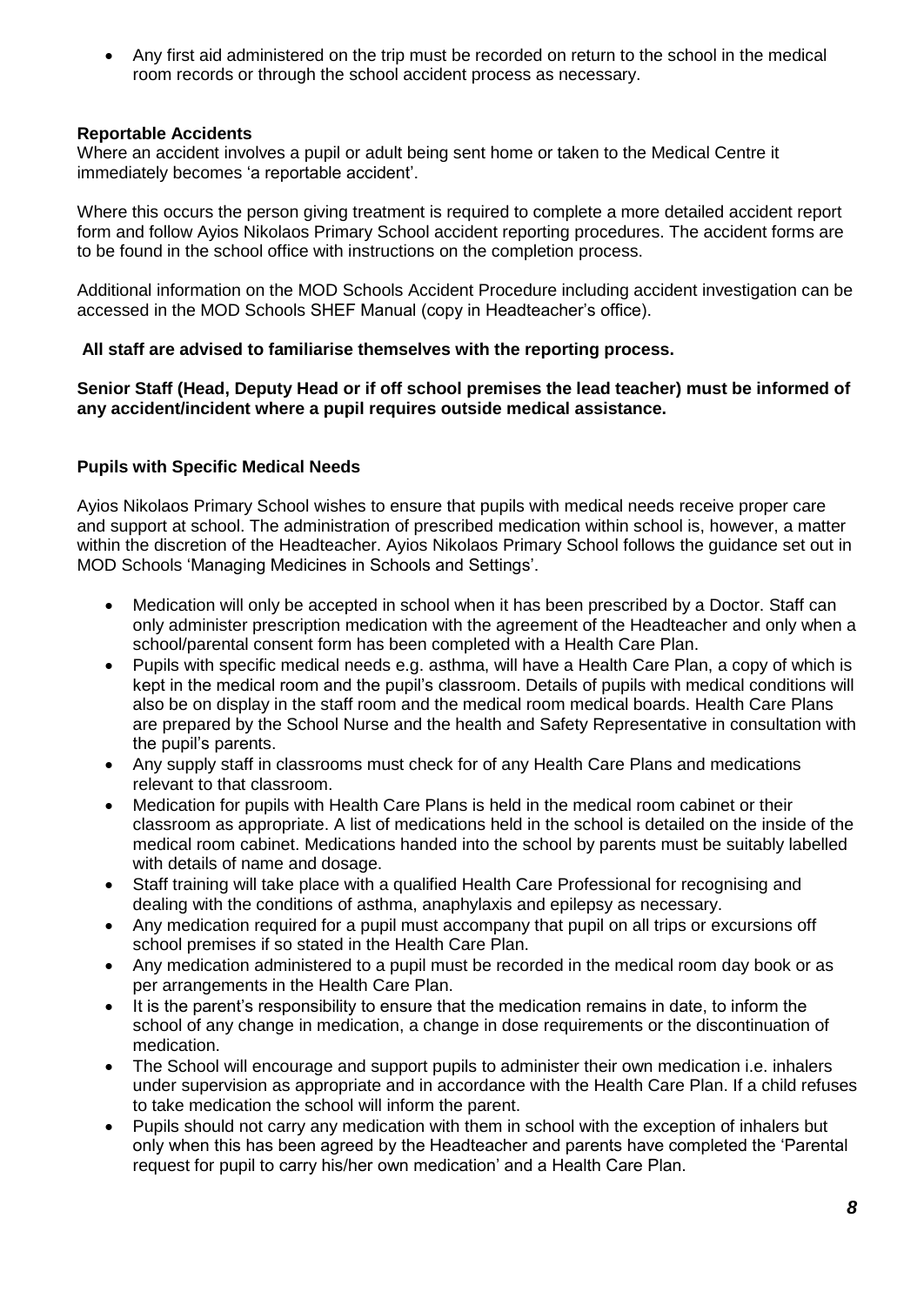• Ayios Nikolaos Primary School staff does not, at any time, apply any topical medications to pupils (i.e. lotions, ointments, balms, cream, gel or other product that is applied to the skin).

## **Infection Control**

Ayios Nikolaos Primary School adheres to the Health Protection Agency's 'Guidance on infection control in schools and other childcare settings'. A copy of this can be found in the school's medical room.

## **Dealing with Bodily Fluids**

School staff may occasionally encounter situations where they deal with body fluids or discharges of a pupil, a colleague, or someone else. Examples of these situations are: spontaneous nosebleeds, bleeding from wounds in normal or haemophiliac individuals, vomitus, urine, stool or saliva of a person during epileptic seizures, pus from open infected wounds, etc. In all these and similar situations, normal precautions should be taken (staff should ensure they adopt basic hygiene measures e.g. thoroughly washing hands, wearing disposable gloves etc) as contact with bodily fluids can potentially result in contamination, infection and illness.

Vomit, urine and faeces must be cleaned away immediately by informing the school cleaning staff. Anyone involved in the cleaning process should use hot water, detergent and disposable paper towels or cloths and following the guidelines below;

- Wear disposable gloves.
- Dispose of all materials in a leak proof bag in the appropriate bin (in the medical room).
- Carpeted areas are shampooed as soon as possible after decontamination.
- Soiled clothing, including with blood, should be placed in a plastic bag sealed for transporting.
- Wash hands thoroughly on completion.
- Disinfect any non-disposable equipment used in the clean-up process.
- Disinfect any hard surfaces or equipment as appropriate.

#### **Additional information is available in MOD Schools 'Guidelines For The Cleaning Up Of Bodily Fluids'.**

#### **This can be found in the SHEF information folder for staff (in the library).**

#### **Building and Site Maintenance**

The Headteacher is in charge of the maintenance of the school site and its buildings.

The Caretaker has a responsibility for the reporting of building/site defects to the Headteacher and the Help Desk and Contractors for maintenance as appropriate.

The Caretaker is responsible for liaising with all contractors and personnel in order to coordinate any necessary safety precautions during the progress of any building/site maintenance.

All contractors and those carrying out appropriate works within the school premises will be given a safety brief by the Caretaker (and informed of any relevant safety information) and be required to sign in/out of the register held in the Resources Room.

## **Fire Safety**

- A fire drill is held every term the records of which are held in the SHEF Fire Folder.
- All staff receives annual fire training. Any new staff member has access to the fire training DVD and should request this if they have not been present for the annual fire training.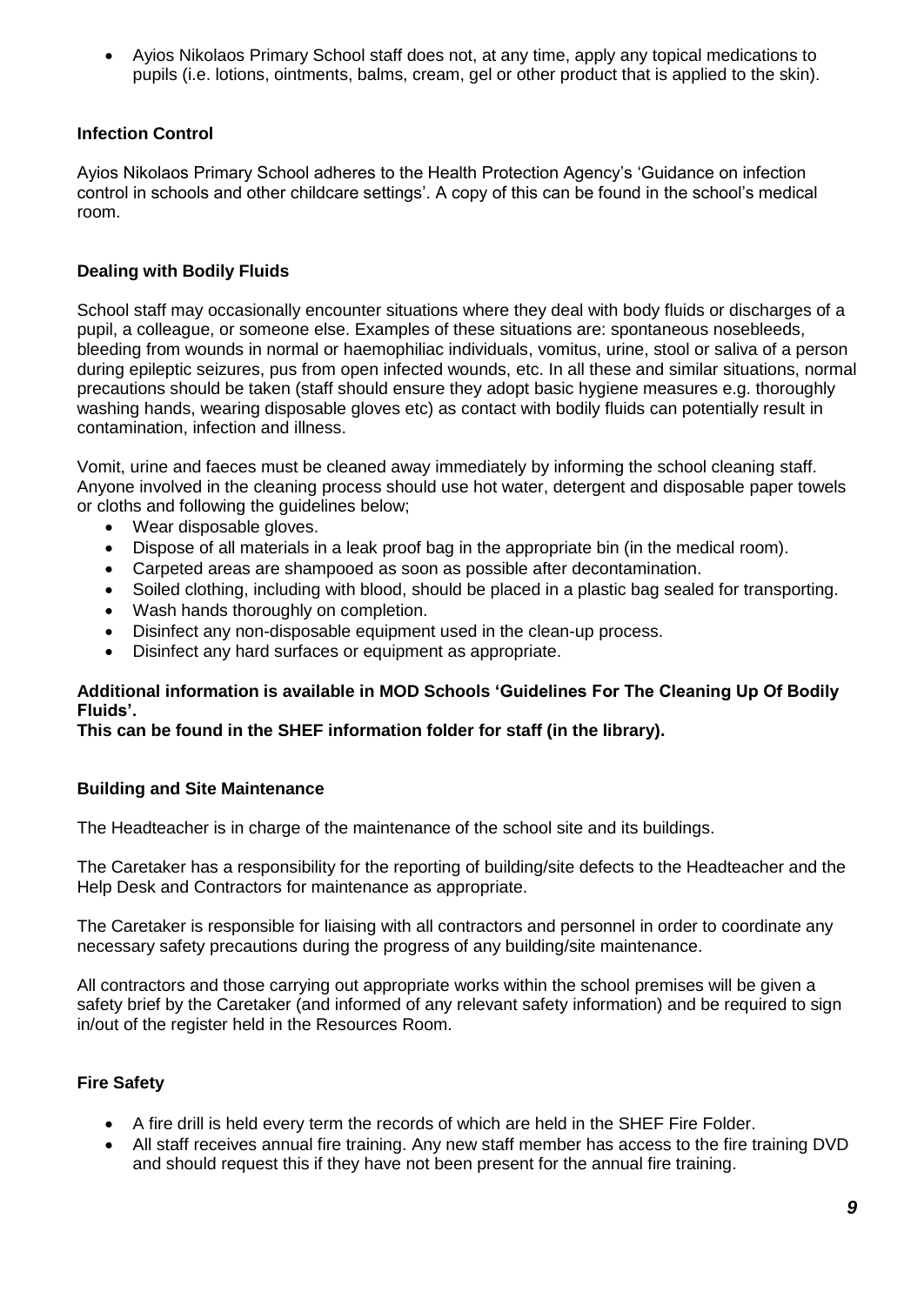- A visual check of the fire alarm control panel is conducted by the Caretaker daily. The Caretaker tests the fire alarm system every week at 13.45 every Monday and maintains a record of this in addition to fire extinguisher and emergency lighting, and fire exit checks.
- Fire extinguishers and fire alarm call points are placed at regular intervals throughout the school with corresponding signs easily recognisable and visible.
- Staff should acquaint themselves with the fire assembly point (Car Park by Sunbeams) and the emergency exits and routes to this area.

## **Fire Evacuation Procedures for Staff**

- 1. On discovery of a fire:
	- Break nearest alarm call point.
	- Give details of location and extent of fire to the School Secretary who will telephone the Fire Brigade.
	- Notify HT/DHT as soon as possible.
- 2. On hearing the fire alarm during school time:
	- Remove children from the room in an orderly manner in accordance with the Classroom Evacuation Route.
	- Close doors and provided it does not delay/impede evacuation close windows, switch off lights, fans and all other electrical equipment.
	- Escort class quietly to assembly point where they should line up, at their designated place (Y6 at the far end nearest the fence with classes lining up in order, FS1 closest to the School gate) in class groups and in register order, if appropriate.
	- On Playground, class teachers will be given their registers to check attendance according to morning register.
	- If all pupils are present teachers will hold up hand. If any child is missing then the teacher will alert HT of this fact.
	- CMS (Music Service) staff will bring any children having individual tuition to assembly point and take the child to the appropriate class.
	- Teachers remain with Class until further instructions are given by HT and/or Fire Service.
	- School Secretary to check presence of local staff and visitors and report to HT.
	- HT to inform Fire Officer of any staff, pupils or visitors not accounted for.

#### *STAFF RESPONSIBLE FOR CHECKING OTHER AREAS OR WHO HAVE OTHER SPECIFIC DUTIES MUST FIRST ENSURE THEIR GROUPS ARE ESCORTED TO ASSEMBLY POINT AND CHECKED.*

#### 3. End of School Day

Should the alarm sound at the end of the school day but when parents are waiting to collect children, parents must also be advised to move to the assembly point. Parents should NOT take their children home until such time as the register has been taken to establish that all adults and children have been safely evacuated from the buildings and premises.

#### 4. Outside normal hours

Staff are to evacuate to the School car park and are not to re-enter the building until the all clear has been given by the Fire Brigade and they have been notified by HT / DHT that it is safe to return.

#### 5. Return to school

After staff and pupils are safely evacuated and accounted for, all must remain at the assembly point until re-entry of the building is allowed by the Fire Brigade and they have been notified by HT / DHT that it is safe to return.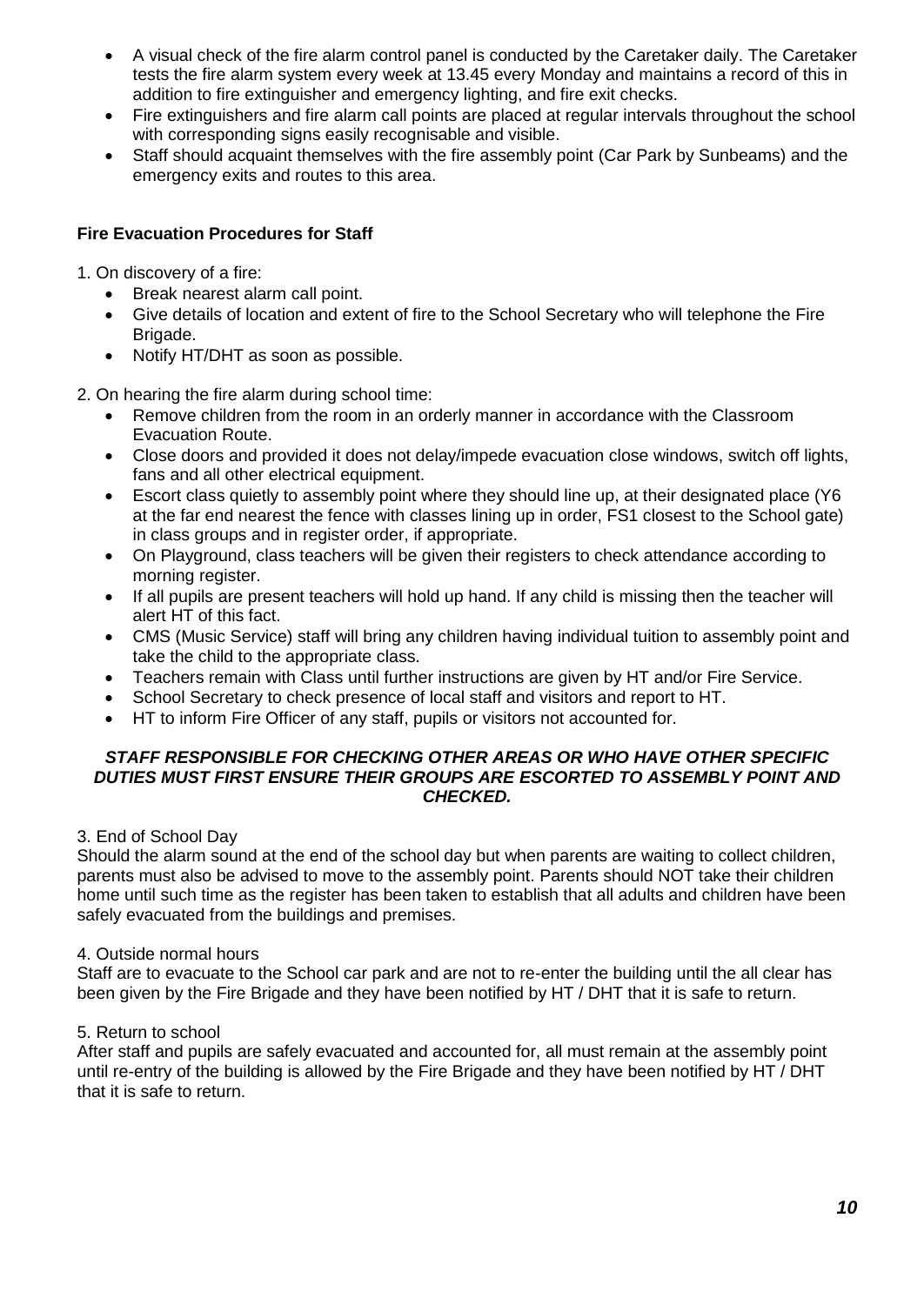#### **Ladder and Stepladder Safety**

- All members of staff who have reason to use a ladder or stepladder must first consult the Caretaker before doing so.
- Any member of staff using a ladder or stepladder must be satisfied that they are competent to do so and apply all the safety guidelines available for their use.
- The Caretaker is responsible for inspecting all ladders and stepladders and for maintaining an inspection register.
- It is the responsibility of any person using a ladder or stepladder to familiarise themselves with the information contained in the SHEF Manual 'Working At Height' and 'Safe Use Of Ladders'.
- They should also consult the staff H&S notice board and the SHEF information folder for staff (in the library) for additional information and guidance on ladder and stepladder safety, alongside relevant risk assessments.

## **Manual Handling**

- Wherever reasonably practicable, procedures and practices should be changed to eliminate or otherwise reduce manual handling tasks.
- Where possible manual handling will be carried out by the Caretaker and staff who have received manual handling training.
- Staff undertaking any manual handling should familiarise themselves with available manual handling guidelines(staff H&S board, MOD Schools SHEF Manual) and any relevant available risk assessments.
- Assistance must be sought if there is any doubt in any task involving manual handling.

## **Display Screen Equipment**

Staff who are using a computer workstations regularly and for a significant part of their working day should be provided with a suitable workstation, ergonomically designed to minimise the stresses and strains of this type of work. In practice this requires the provision of adjustable furniture to provide optimum support and comfort for the user and a clear screen display which is set up to avoid unwanted reflections.

All workstations must be assessed periodically and new workstations must be assessed before being put into use. Staff using DSE must inform their Line Manager immediately of any problems or concerns with their work station.

#### **Machinery and Work / Play Equipment**

All new machinery and work / play equipment should be selected through assessment to ensure that it is appropriate for the intended purpose. All such equipment must be maintained in safe working order. The Caretaker routinely checks all equipment.

The Caretaker undertakes PAT testing on all relevant electrical equipment and maintains an up to date register of this. The Caretaker liaises with contractors regarding the maintenance schedules of school equipment and any repairs etc. to ensure it is safe for purpose and use.

If any member of staff has any problems or concerns regarding any equipment, they must report this to the Caretaker immediately.

#### **Personal Protective Equipment**

Where PPE is identified as a control measure in a work activity risk assessment, staff must ensure that they use the PPE and that it is appropriate for the task to ensure adequate protection.